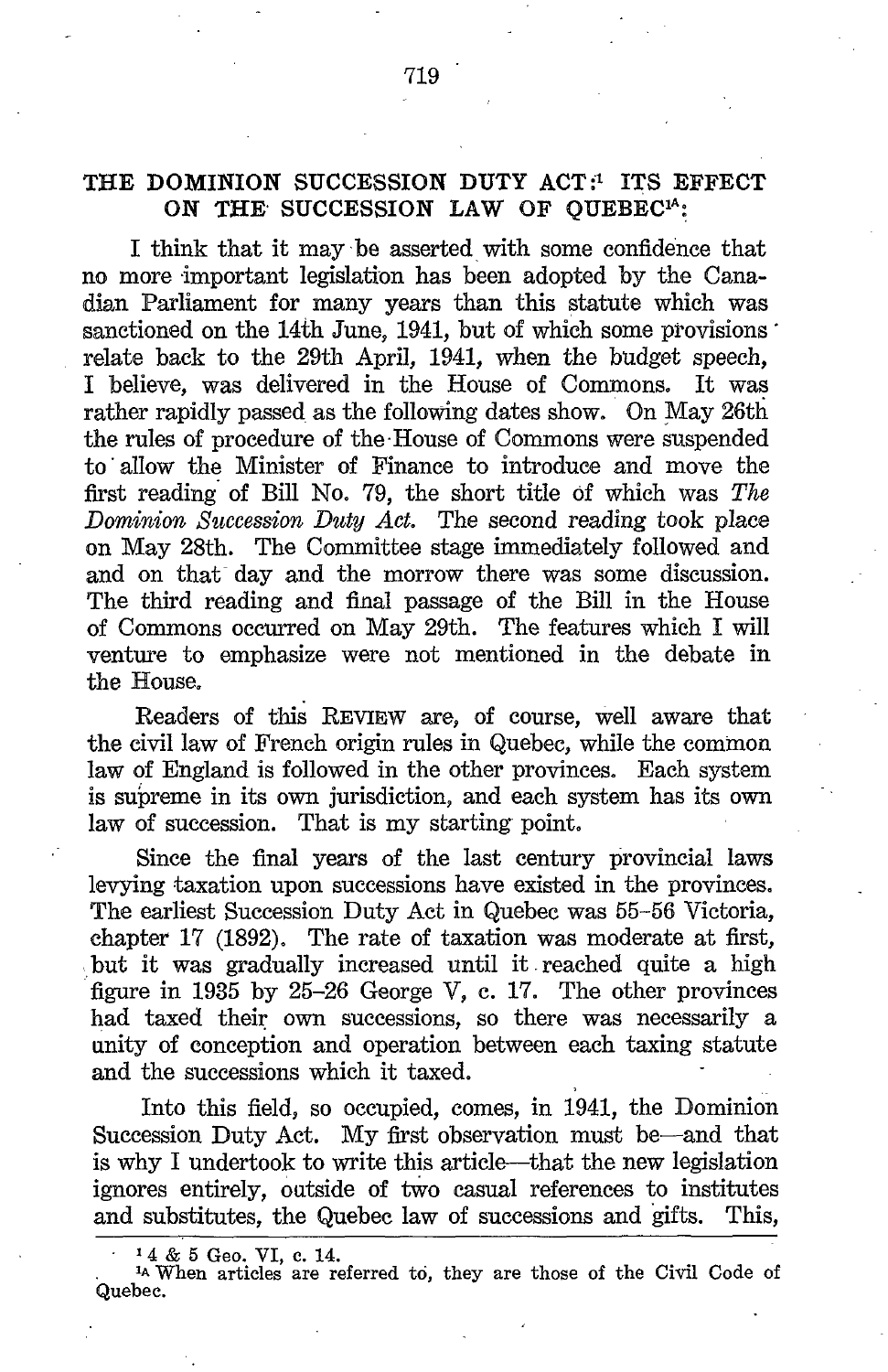I fear, will cause some confusion and conflict of legislation in that province. My only purpose is to make a rapid survey of the new legislation and to show where there may be practical difficulties, which, no doubt, the draftsman might have avoided had he considered the Quebec legal system.

I do not intend in this connection to discuss problems of constitutional law. There are two propositions, however, which I think I may lay down :-

1. The British North America Act has granted the Dominion the widest powers of taxation. Parliament is empowered to raise money "by any mode or system of taxation". The con stitutional Act is silent as to what- may be the subjects of this taxation.

2. The provinces have exclusive jurisdiction to legislate in respect of successions, gifts, wills, trusts and substitutions. There are no successions which the Dominion can tax except the provincial ones.

Upon this basis <sup>I</sup> will assume that, by a properly framed statute, and without reference to the statute under consideration, the Dominion can levy a tax on provincial successions. This does not mean however, in my view, that the Dominion can change these provincial successions in order to make the tax more productive. A province can do that but not the Dominion.

In surveying the Dominion legislation <sup>I</sup> will be guided by the two principles which I have ventured to formulate. I confess that <sup>I</sup> was quite surprised when <sup>I</sup> found that the draftsman had erected his structure upon a foundation exclusively derived from the common law. <sup>I</sup> repeat that our law in Quebec which governs successions, gifts, wills, trusts, substitutions, and the like, is the civil law contained in the Civil Code, and this law was ignored. A casual glance at the provisions of the statute shows this . And it was frankly admitted in Parliament that the measure submitted by the Minister of Finance was largely based upon the English Succession Duty Act of 1853.

The result is 'that the Dominion statute is quite full of technical expressions of the common law having possibly no counterpart in the civil law of Quebec, and not easily under stood there, such as "substitutive limitation", "joint tenancy", "interest in expectancy", "estate by the curtesy", etc. The definition of "interest in expectancy" affords a good illustration, for it is said to include "an estate, income or interest in remainder or reversion and any other future interest whether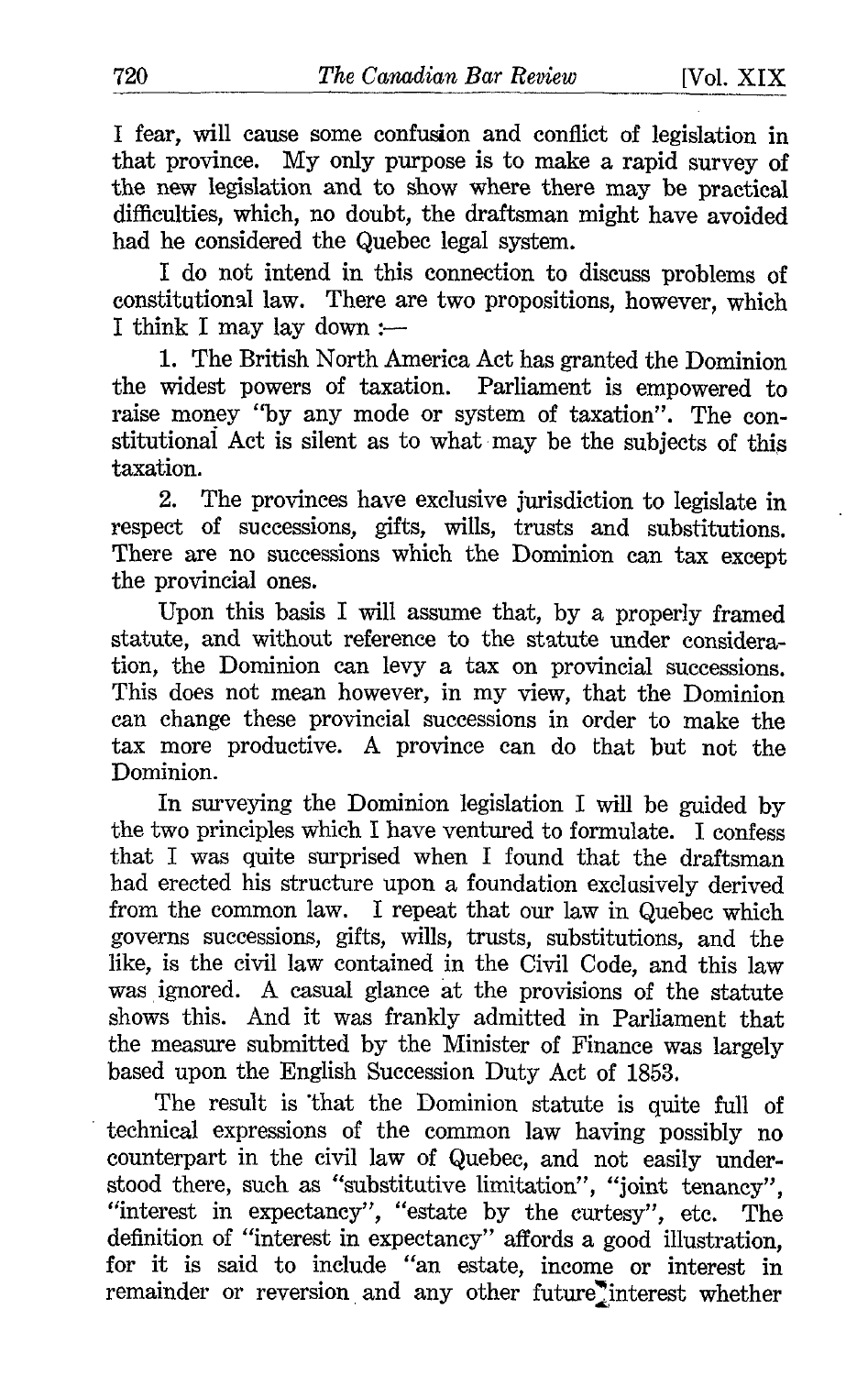vested or contingent, but does not include a reversion expectant on the determination of a lease". A statute so framed can hardly be considered easily adaptable to the legal system of Quebec.<sup>2</sup>

#### SCOPE OF THE STATUTE

The scope of the statute and of the taxation it imposes is very wide,

We have first, in section 2, the following definition of the term "succession", every word of which is taken from the English Succession Duty Act of 1853 ;

Succession means every past or future disposition of property, by reason whereof any person has or shall become beneficially entitled to any property or the income thereof upon the death of any deceased person, either immediately or after any interval, either certainly or contingently, and either originally or by way of substitutive limitation, and every devolution by law of any beneficial interest in property, or the income thereof, upon the death of any such deceased person, to any other person in possession or expectancy, and also includes any disposition of property deemed by this Act to be included in a succession.

The definition of the English statute of  $1853<sup>3</sup>$  is of course not binding in Quebec and its inclusion in the Dominion Succession Duty Act of 1941 does not make it authoritative as against the definition of Article 596 of the Civil Code.

Article 596. Succession is the transmission by law or by the will of man, to one or.more persons, of the property and the transmissible rights and obligations of a deceased person.

In another acceptation, the word succession means the universality of the things thus transmitted .

Another reason why we -cannot accept in Quebec the definition of the Dominion Succession Duty Act is because that definition; as shown by its final language, is made to include some twelve "dispositions of property" which we find in subsection 1 of section 3 of the Dominion Statute. I will give the full text of these twelve paragraphs which show the very wide scope of this measure.

<sup>2</sup> For the same reason it was extremely difficult to translate the Dominion statute into French. The French version of this statute is<br>therefore of little assistance in construing the English original.<br>That definition uses the expression "substitutive limitation" which

would have to be defined. It is of course not a reference to the substitutions of our law.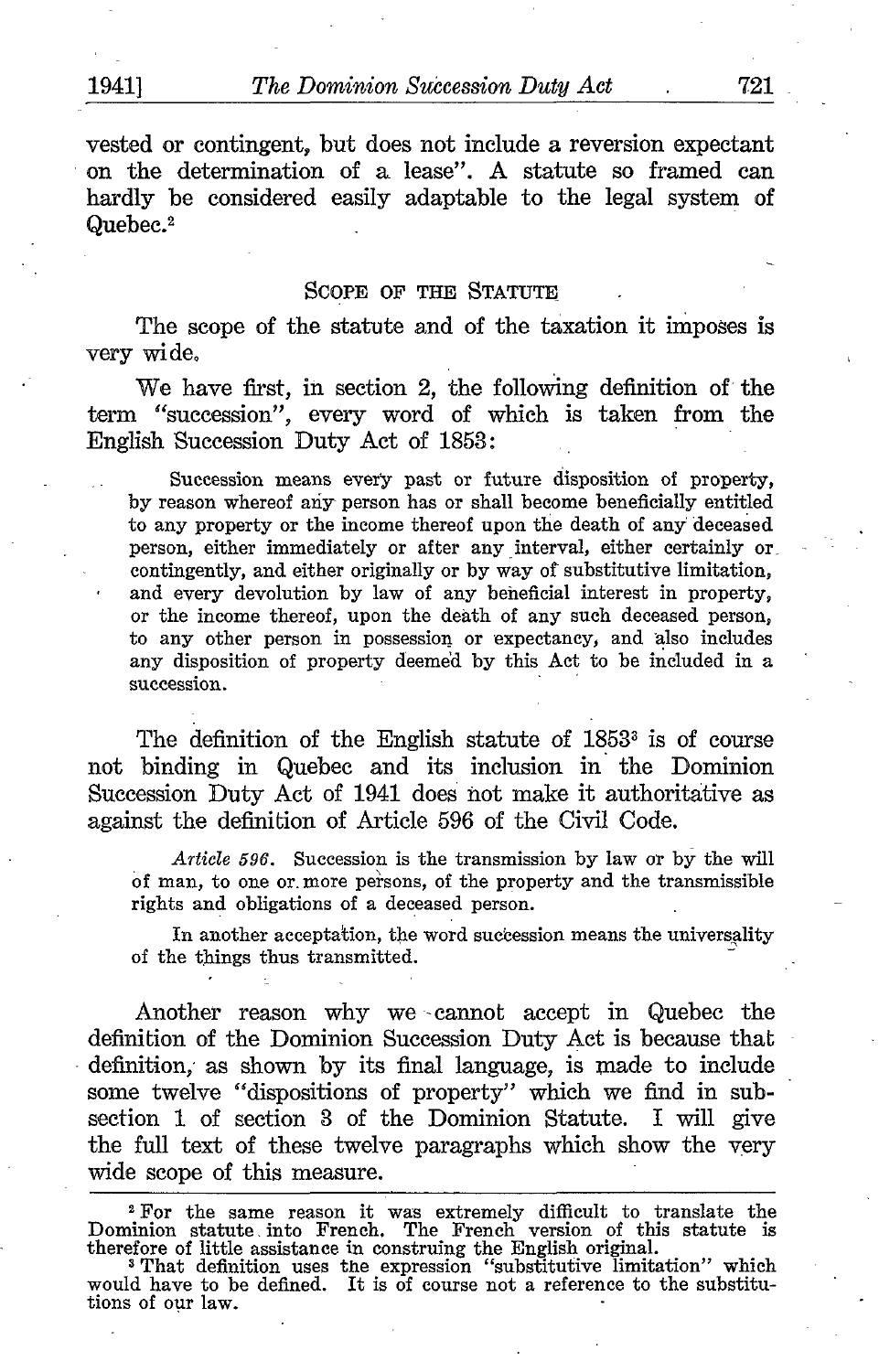(a) Property and income therefrom voluntarily transferred by grant, bargain or gift, or by any form or manner of transfer made in general contemplation of the death of the grantor, bargainor or donor, and with or without regard to the imminence of such death, or made or intended to take effect in possession or enjoyment after such death to any person in trust or otherwise, or the effect of which is that any person becomes beneficially entitled in possession or expectancy to such property or income;

(b) Property taken as a *donatio mortis causa*;

(c) Property taken under a disposition operating or purporting to operate as an immediate gift inter vivos, whether by way of transfer, delivery, declaration of trust, or otherwise, made on or after the twenty-ninth day of April, one thousand nine hundred and forty-one, and within three years prior to the death of the deceased;

(d) Property taken under a gift whenever made of which actual and bona fide possession and enjoyment shall not have been assumed by the donee or by <sup>a</sup> trustee for the donee immediately upon the gift and thence-forward retained to the entire exclusion of the donor or of any benefit to him, whether voluntary or by contract or otherwise:

(e) Property held jointly by the deceased and one or more persons and payable to or passing to the survivor or survivors, except that part of such property which was contributed by the survivor or survivors: Provided that where the joint tenancy or holding is created by a person other than. the deceased and the survivor or survivors, such property shall be deemed to have been contributed to equally by the deceased and each of the survivors;

(f) Property passing to a beneficiary upon or in consequence of the death of the deceased, where such property passes under any past or future settlement made by deed or any other instrument not taking effect as a will, whereby an interest in such property for life or any other period determinable by reference to death is reserved either expressly or by implication to the settlor or whereby the settlor may have reserved to himself the right, by the exercise of any power, to restore to himself, or to reclaim the absolute interest in such property. The expression "settlement" is to include any trust, whether expressed in writing or otherwise, in favour of any person, and if contained in a deed or other instrument effecting the settlement, whether such a deed or other instrument was made for valuable consideration or not as between the settlor and any other person;

(g) Any annuity or other interest purchased or provided by the deceased, either by himself alone or in concert or by arrangement with any other person, to the extent of the beneficial interest accruing or arising by survivorship or otherwise on the death of the deceased ;

(h) Money received or receivable under a policy of insurance effected by any person on his life, or effected on his life by a personal corporation, whether or not such insurance is payable to or in favour of a preferred beneficiary within the meaning of any statute of any province relating to insurance, where the policy is wholly kept up by him or by such personal corporation for the benefit of any existing or future donee, whether nominee or assignee, or for any person who may become <sup>a</sup> donee, or <sup>a</sup> part of such money in proportion to the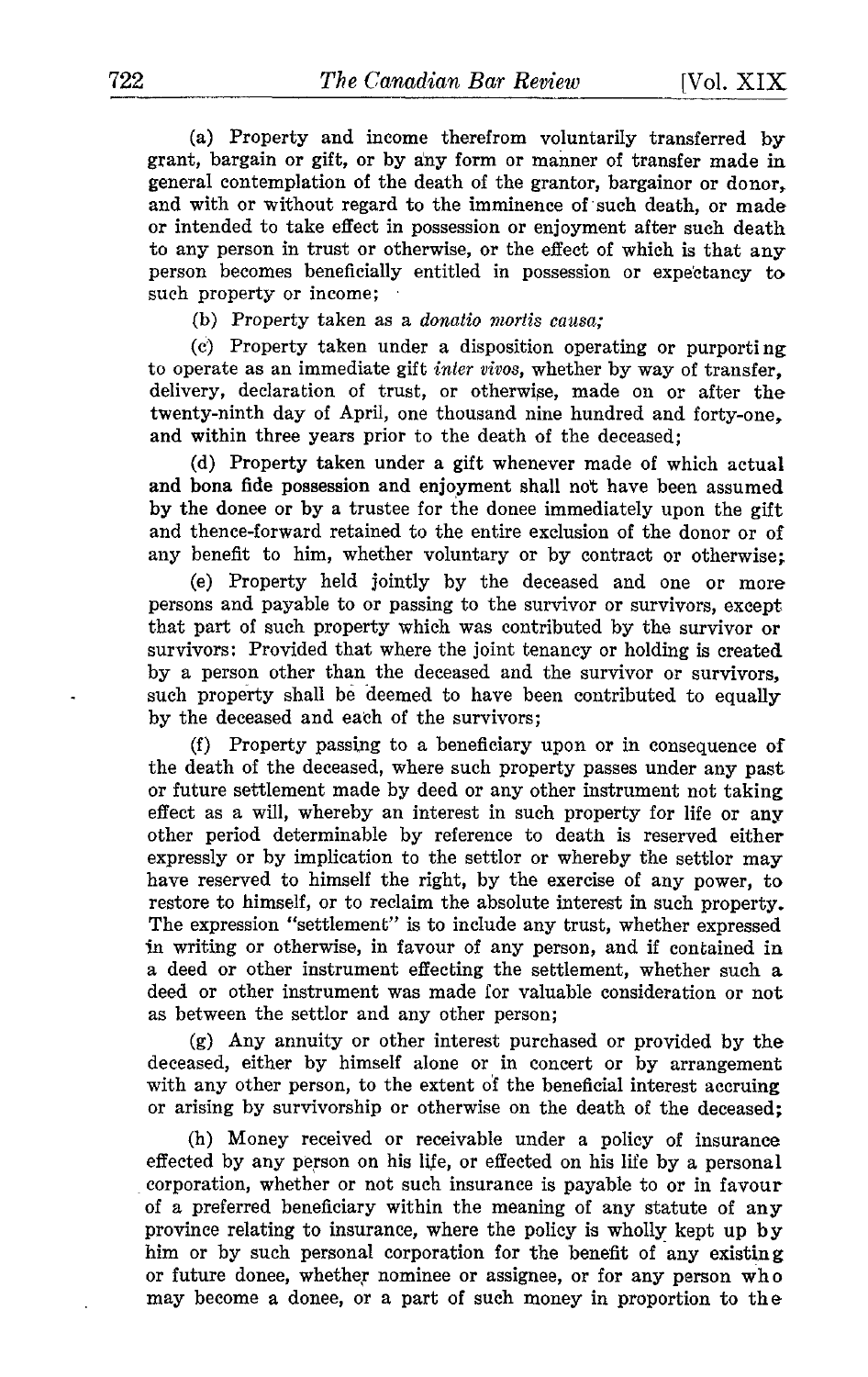premiums paid by him or by such personal corporation, where the policy is partially kept up by him or by such personal corporation for such benefit:

(i) Property of which the person dying was at the time of his death competent to dispose:

(j) Property transferred to or settled on or agreed to be transferred to or settled on any person or persons whatsoever on or after the twenty-ninth day of April, one thousand nine, hundred and forty one, and within three years of the death, by the deceased person, in . consideration of marriage ;

(k) Property transferred on or after the twenty-ninth day of April, one thousand nine hundred and forty-one, and within three years prior to the death of the deceased for partial consideration in money or money's worth paid to the transferor for his own use and benefit to the extent to which the value of the property when trans- -ferred exceeds the value of the consideration so paid;

(1) Any estate in dower or by the curtesy in any land of the person dying to which the wife or husband of the deceased becomes entitled on the decease of such person.

If <sup>I</sup> am right in thinking that when the Dominion taxes Quebec successions it must take these successions as Quebec law has made them, <sup>I</sup> have no doubt that these twelve paragraphs go beyond what is a succession by Quebec law.

To shorten this article <sup>I</sup> will refer only to a few of the twelve paragraphs which seem to me exceptionally objectionable, which of course does not mean that thè others are acceptable.

Paragraphs  $(d)$ ,  $(f)$ . Gifts reserving usufruct to donor.—The statute having ranged gifts made in contemplation of death among the "dispositions" included within the meaning of the expression "succession", goes further and requires that a donor shall retain, after the gift, no possession or enjoyment of the thing given. Otherwise, and without regard to the date to the gift, the property or its value is subject to succession duty.

The civil law also follows the old maxim of the customary law expressed by Article 273 of the Coutume de Paris: donner et retenir ne vaut. But in applying this rule, regard is had to the different elements (in French, démembrements) of the right of property. These elements are distinguished by Article 405 of the Civil Code in the following terms:—"A person may have in property either a right of ownership, or a simple right of enjoyment, or a servitude to exercise". These three *démembre*ments, full ownership, usufruct, and servitude are real rights and can be disposed of separately, so- that A may have the ownership without the usufruct; this is called the naked ownership (*nue proprieté*); B may have the usufruct without the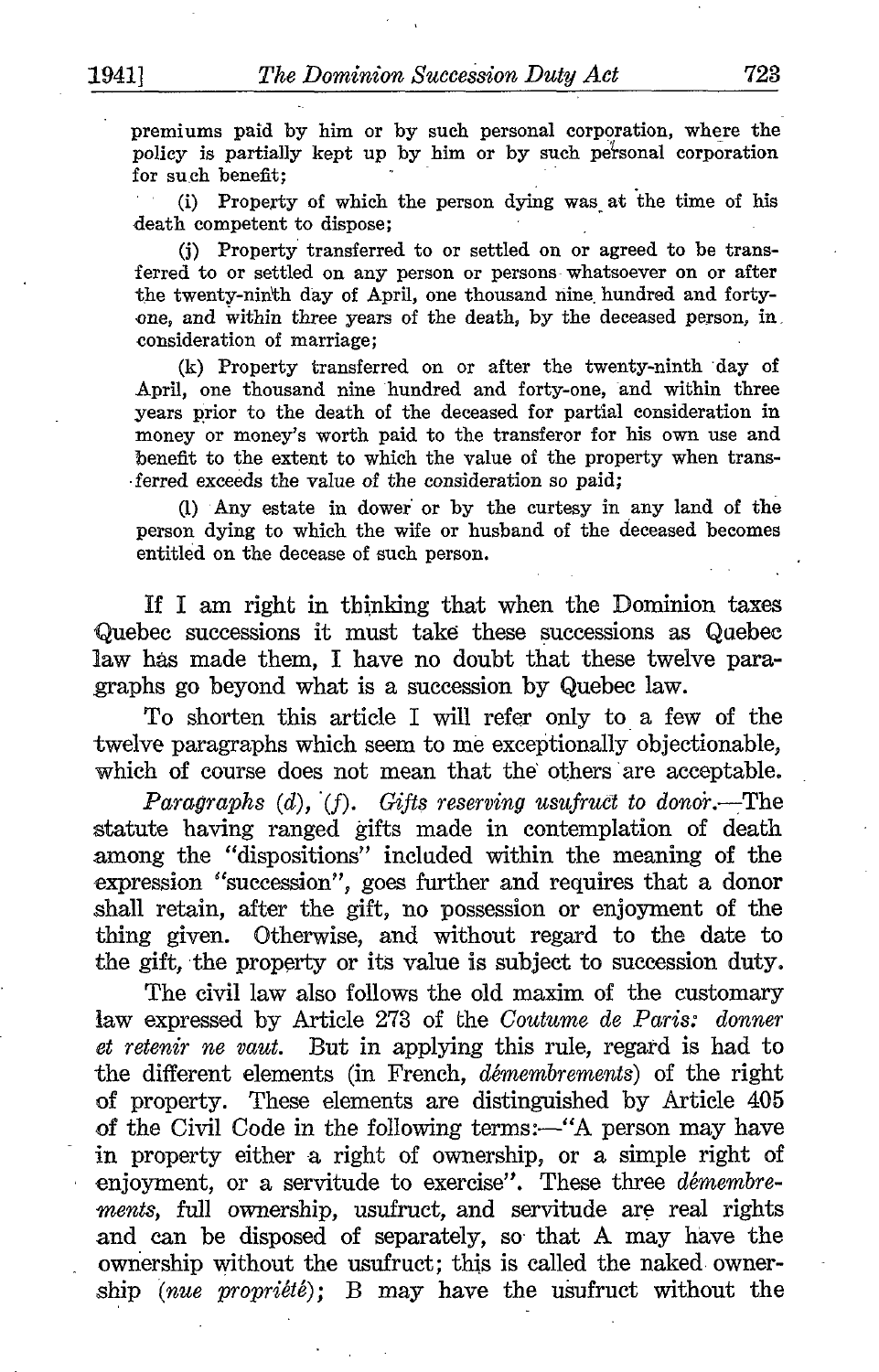ownership; and C, owner of a neighbouring immovable, may acquire a servitude, which is "a charge imposed on one real estate for the benefit of another belonging to a different proprietor" (Art. 499).

Under paragraph (d) of the Dominion statute a person making a gift must transfer to the donee both the usufruct and the naked ownership, in other words the whole ownership with all it imports. If he retain any benefit, "whether voluntary or by contract or otherwise", the gift will be considered as a "succession" and taxed as such.

Consequently in Quebec, under this statute, a donor would be liable for succession duty should he reserve to himself the usufruct and give the naked ownership, or vice versa, or perhaps even, in giving a piece of land, if he retain thereon a servitude, such as a right of passage. This, in the language of paragraph (d), would be a "benefit" for the donor.

Here then is the conflict. Art. 777 of the Code states that "the donor may reserve to himself the usufruct or precarious possession, or he may pass the usufruct to one person, and give the naked ownership to another, provided he divests himself of his right of ownership." This is the extent to which the maxim "donner et retenir ne vaut" is applied in Quebec.

The custom in rural Quebec is that farmers, in order to induce one or more of their sons to help them in the cultivation of their farm (often called la terre paternelle, for it may have come down from father to son from the first concession), give their farm and reserve the usufruct, or reserve only the usufruct of the farmhouse or of a part of it . Such a gift would come under the ban of paragraph (d).

The draftsman of the Dominion statute might well have considered the provisions of section 6a of the Quebec Succession Duty Act before giving so wide a scope to paragraphs  $(d)$  and  $(f)$ . The Quebec statute gives some protection to the reservation of the usufruct by the donor.

<sup>I</sup> think also that paragraph (f) is not reconcilable with Quebec law. The word "settlement" cannot easily be translated into French. Possibly its nearest equivalent in the civil law is "arrangements de famille", which are usual in marriage contracts. The consideration of marriage with us does not come within the class of gratuitous benefits. We have also otber stipulations by which a donor may retain a benefit. Thus the donor may in Quebec reserve a right of return or the right to take back a property given "in the event of the donee alone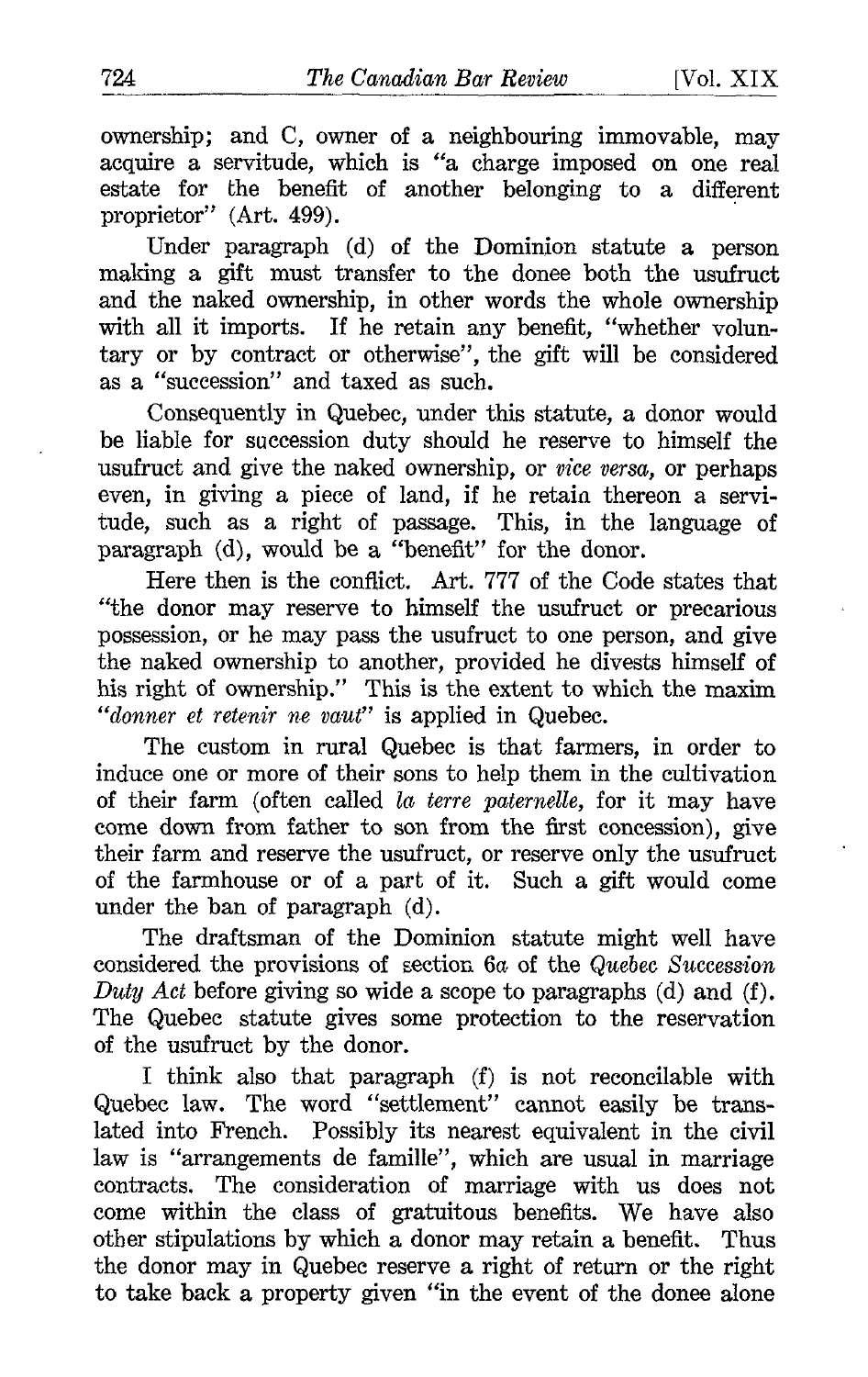or of the donee and his descendants dying before him" (Art. 779) . This is a resolutive condition the accomplishment of which relates back to the date of the gift. It certainly is not a right of succession according to Quebec law.

Paragraph  $(h)$ . Contracts of insurance.—This long and extremely involved paragraph simply means this: The "property" envisaged is money received or receivable under a policy of insurance effected and wholly kept- up by a person on his life for the benefit of an existing or future donee, and whether or not the beneficiary is a preferred beneficiary within the meaning of a provincial statute concerning insurance.

If that be all, inasmuch as this is a contract in favour of a third person, not a party to the contract, the beneficiary has no right of action in all of the provinces save Quebec: Vandepitte v. Preferred Accident Insurance Corporation, [1933] A.C. 70.

In Quebec, Article 1029 of the Civil Code gives the beneficiary the right to sue for the insurance money: Hallé  $v$ . Canadian Indemnity Co., [1937] S.C.R. 368.

\_This right of the beneficiary is clearly not a right of succession, but the Dominion statute seeks to make it a succession by the device of declaring paragraph (h) a part of the definition it gives of the word "succession".

Can Parliament change the law of Quebec on successions and, by this definition and this device, make the right of the beneficiary to claim the insurance a right of succession and not a contractual right under Article 1029?

This is the query we meet at every step in studying this statute. It should everywhere receive the same reply.

It is no answer to say that Parliament could place a tax on insurance contracts and insurance monies. Perhaps it could, but that is not what it has done.

It has taxed successions, which means provincial successions, for there are no others. It must tax them as they are; it cannot add to the provincial law to bring under its own taxing law subjects of taxation which are not rights of succession according to the provincial law.

The provinces in this respect are in a more favourable position, because, besides their taxing power limited to direct taxation, they can change their law of succession. It is immaterial therefore that they have taxed insurance contracts. <sup>4</sup>

<sup>&</sup>lt;sup>4</sup> The Province of Quebec, by the Husbands' and Parents' Life Insurance<br>Act, R.S.Q. 1925, c. 244, s. 31, expressly states that life insurance contracts<br>under that law are not deemed to be derived from the succession or fr the community of property of the insured. It is in the Quebec Succession  $Duty$  Act, s. 10, that these contracts are subjected to succession duties.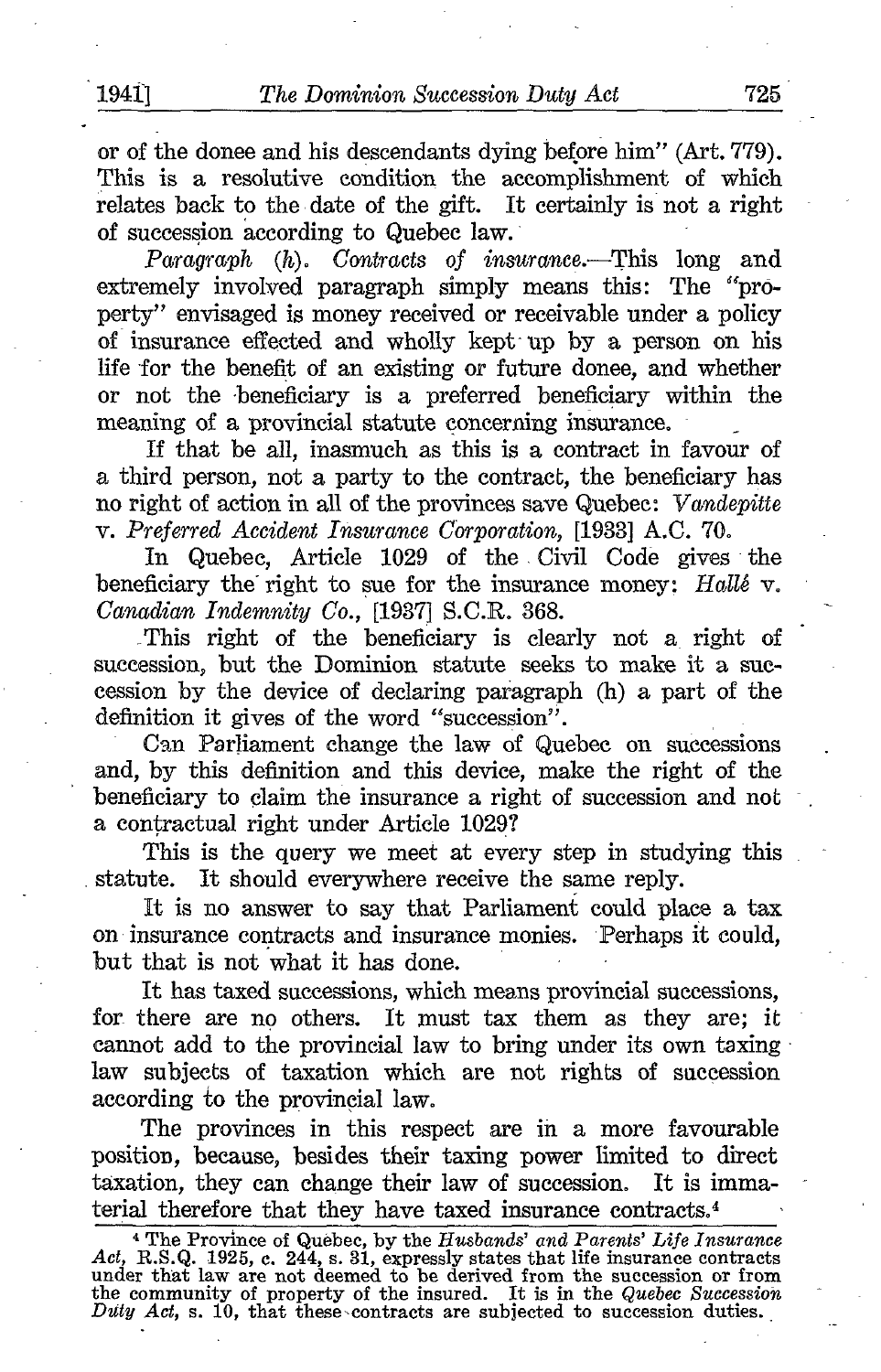That there is a conflict between the two jurisdictions is. apparent. Which shall yield to the other?

Paragraph  $(l)$ . Dower of wife. As far as it is possible to judge intention by the language of a statute, it seems to me most probable that the provisions of the Civil Code concerning the dower of the wife were not in the mind of the draftsman when he prepared this paragraph. An "estate in dower or by the curtesy in any land of the person dying", is an institution unknown to the law of Quebec. If the rule noscitur  $a$  sociis can be applied, the dower here mentioned is the one correlated to the curtesy, and therefore this paragraph applies only to the dower which exists in the common law. In Quebec the wife has a dower by law, when it is not excluded by the marriage contract, but the husband has no correlative right of enjoyment. Moreover dower in Quebec is of two kinds: the dower of the wife and that of the children. The dower of the wife is either legal or customary, or prefixed or conventional. Only the legal dower of the wife is a right in land, her prefixed dower may be in movables or immovables, or in a sum of money; it is a. matter of agreement (see Articles 1426 and following) .

I should add that the Civil Code itself states that dower, whether conventional or customary, is not regarded as a benefit subject to the formalities of gifts, but as a simple marriage covenant (see Art. 1432). It is certainly not a right of succession .

It is probable therefore that a Quebec court would find itself unable to give any effect to paragraph (1).

May <sup>I</sup> submit, with all due deference, that a taxation statute, especially one which, like this one, enacts severe penalties for non-compliance, should be so clear as to leave no room for a misunderstanding of its provisions . Speaking from the viewpoint of Quebec, I must say that the Dominion Succession Duties Act is far from being clear. When its. language is not involved there may be a reference to something that a civilian might not readily understand, so that a doubt may remain with regard to the meaning of apparently plain words. Take this paragraph (1). It is doubtful whether the dower of the Quebec law is included in the meaning of the words "any estate in dower, or by the curtesy". Also what is the object of paragraph (i) as explained by section 4? Does it refer to what we call abintestate successions? And is the power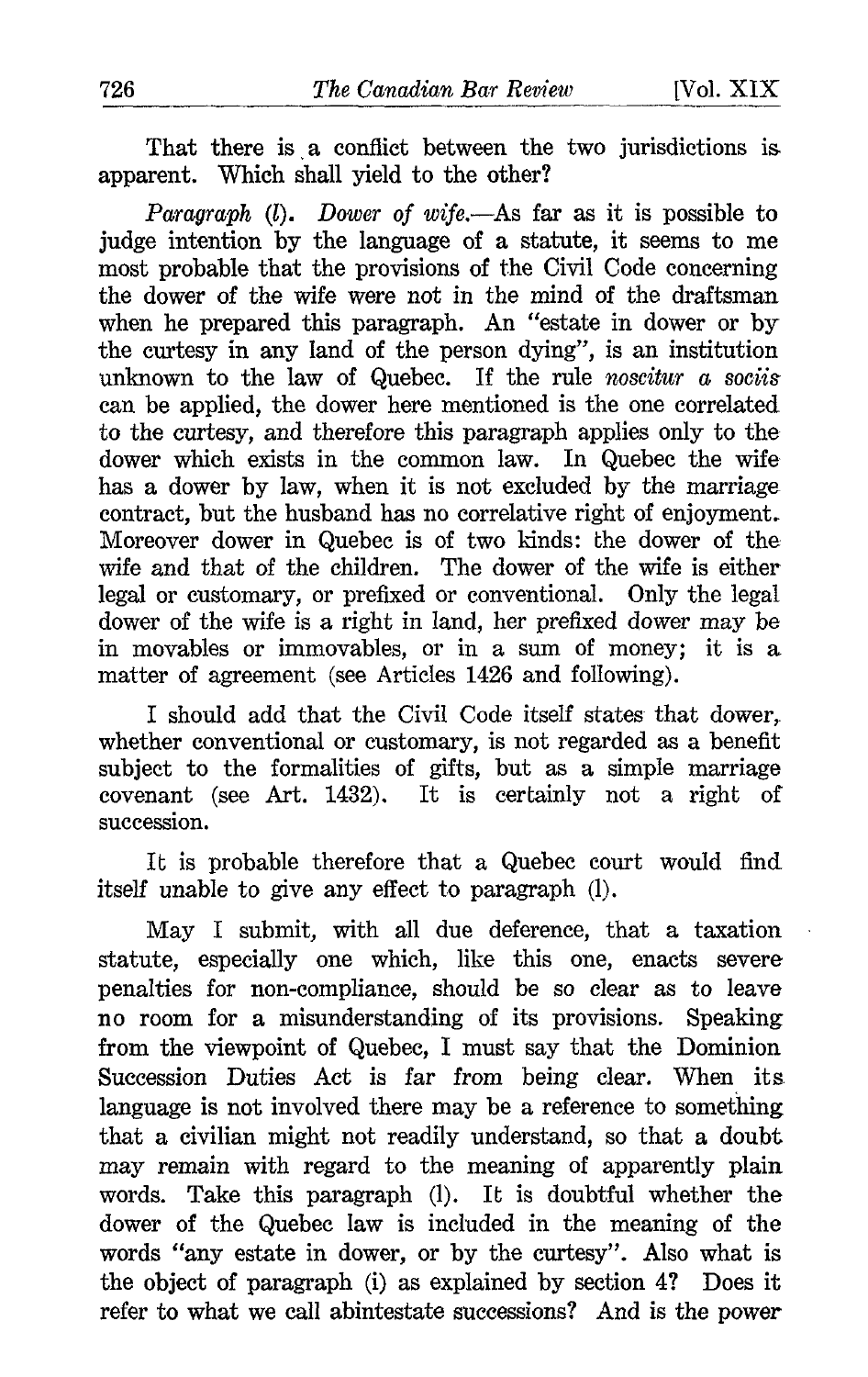'

to appoint mentioned in section 4 the equivalent of the "faculté d'élire" of the Quebec law?' Surely some redrafting of the .statute is imperative.

#### SUBJECT MATTER OF THE TAXATION

There appears to be no doubt that the federal succession duty is imposed upon the succession itself, and that the successor is held merely qua successor, as the following extracts show :-

Section 6.—Subject to the exceptions mentioned in section seven of this Act, there shall be assessed, levied and paid . . . upon or in respect of the following successions, etc .

Section  $10$ .-There shall be assessed, levied and paid to the Receiver General of Canada, upon or in respect of each succession mentioned and described in section six of this Act, etc.

Section  $11$ .-In addition to the duty imposed by section ten of this Act, there shall be assessed, levied and, paid, upon or in respect of each succession mentioned and described in section six of this Act, etc.

These extracts similarly worded will suffice. I have not looked for other passages to the same effect.

The successor is held propter rem. He would escape all liability by renouncing the succession.

One extract will be sufficient here.

Section  $12$ .-Every successor shall be liable upon or in respect of the succession to him, etc.

In other words, the transmission from predecessor to successor, and that is the succession of the provincial law (see Article 596), is the subject matter of the tax. So it is taxation upon the right of succession itself. The true test whether there is a succession or transmission is whether something that belonged to the deceased at his death passes to his heir or legatee. This test can not be applied in regard to insurance monies payable to a beneficiary upon the death of the insured. That death is a term for payment and not a condition governing the contract. I will deal with this distinction in the concluding part of this article.

#### MACHINERY CLAUSES

Much the larger part of the statute is taken up with these clauses. It may be noted that the regulations published by the Minister in the Official Gazette of July 12th, 1941, have

<sup>s</sup> The "faculté d'élire" of the civil law is discussed rather inadequately in the case of Brosseau v. Doré, 35 Can. S.C.R. 205.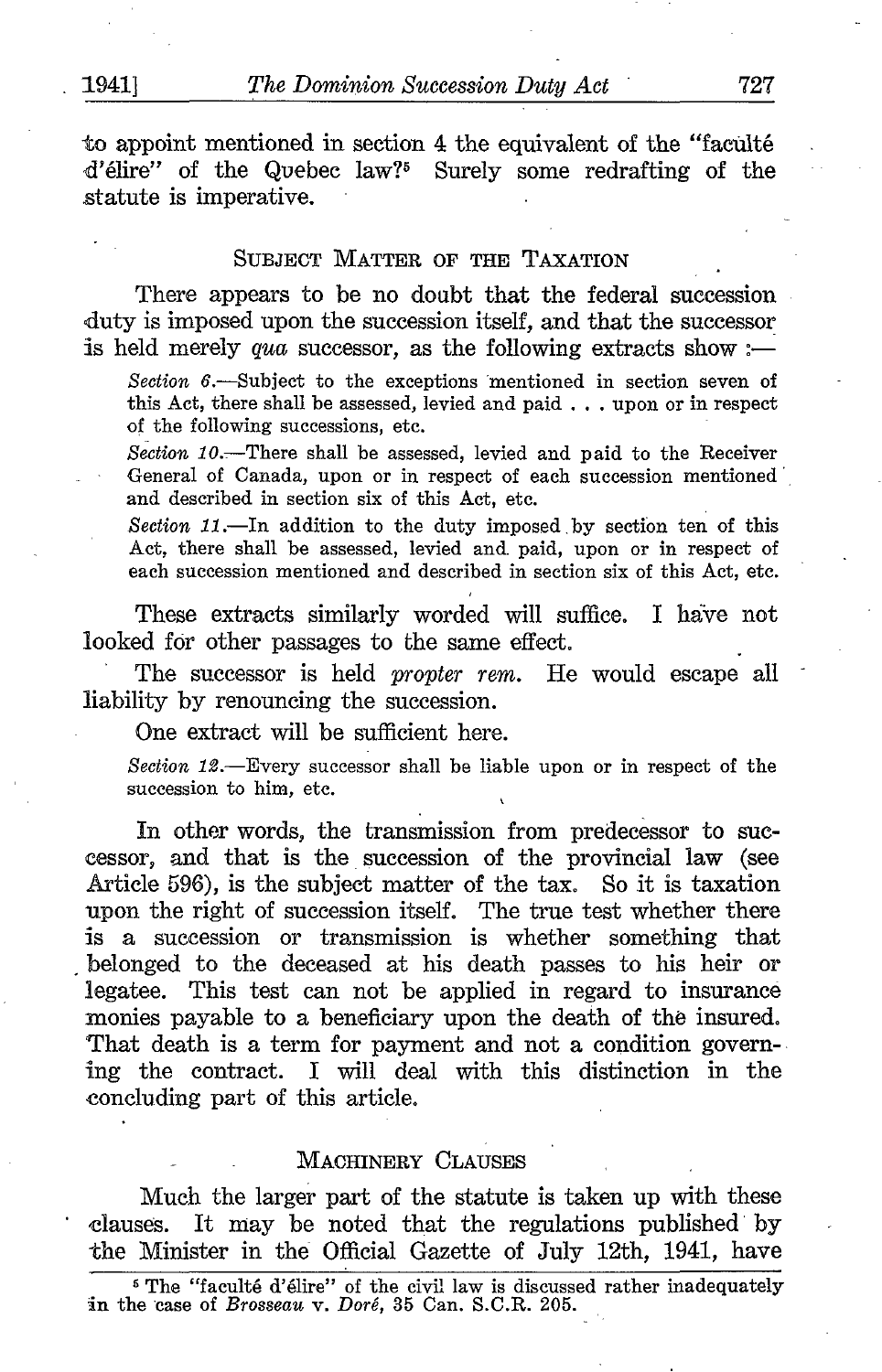considerably added to this machinery and, if <sup>I</sup> may be permitted to say so, have increased its complexity.

We first find that section 15 requires the heir, legatee, substitute, institute, or other successor to file with the Minister within six months of the death of the deceased a declaration containing a full itemized inventory in detail of all the property included in the succession and its fair market value. Mention is made of the successor or successors, their residence, and their degree of relationship, if any, to the deceased.

A similar declaration is required of the executor, but if one of these persons has filed a complete declaration, it will not be necessary for the others to duplicate it.

This procedure is similar to that prescribed by the Quebec Succession Duty Act. Some special circumstances may, however, render it impossible to fulfil adequately these formalities. There are three observations that <sup>I</sup> may make here.

1. In Quebec, under Article 838, a legacy may be made to persons the identity of whom can be determined only at the time appointed for the payment of the legacy. Thus a legacy to children as yet unborn . Also a substitution charging the institute to hand over the property to the substitute at his death or at some other time. In these cases it will usually be impossible to identify the legatee or substitute before many years, and obviously there can be no declaration made within the six months of the death of the predecessor.

2. In a substitution the substitute takes the substituted property directly from the grantor and not from the institute (Art. 962), but unless another time be appointed, he takes it at the death of the institute. The grantor may have died many years before the institute, and at the grantor's death there may be no existing substitute. How then can section <sup>15</sup> be complied with? The difficulty will be enhanced in a gradual substitution extending as far as the law allows .

3. In the majority of Quebec successions, including of course abintestate successions, there will be no executor. And when none has been appointed, the Quebec law does not provide for naming an administrator. The powers of the executor and the duration of his functions may or may not be determined by the will. If they are not specified, the executor has the seizin merely of the movables, and his functions last only a year and a day from the death of the testator (Art. 918). The machinery clauses of this statute seem to rely too much on the executor, and where there is one, he may be unable to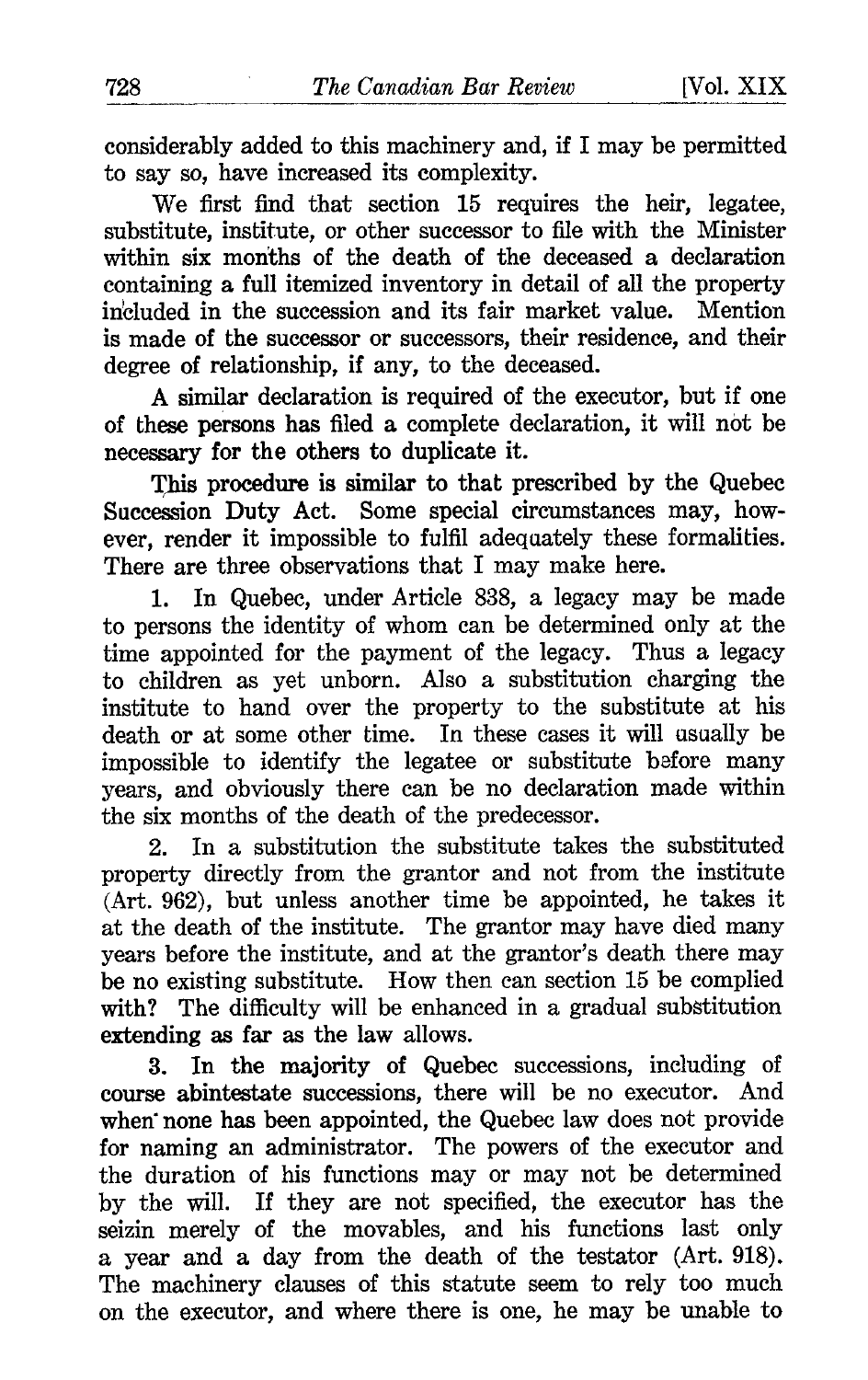accomplish what is required of him. In Quebec the executor is not normally the representative of the succession.

After the declaration required by section 15 has been filed, the Minister makes the assessment, and as a rule the tax must be paid within six months from the death of the deceased, or interest will have to be added to the payment. The successor must accept the assessment, with the valuation on which it is based, unless he decides to enter an appeal.

It is not necessary to refer in detail to the procedure of the appeal. It is similar to that prescribed by the War Income Tax Act. The question which in most cases will give rise to the greatest difference of opinion is the valuation of the property. And taxpayers would no doubt welcome a more expeditious and cheaper method than that resorted to under both statutes.

I have carefully read these machinery clauses, and while my impression is that in the case of substitutions <sup>a</sup> separate tax is imposed upon both the institute and the substitute (which seems to me to be unwarranted), the language of the statute does not remove all doubt. This is the difficulty we encounter in construing this statute. It is obvious that the lawmaker entirely ignored, as I have already said, the Quebec succession<br>law. How then can be be assumed to have intended anything How then can he be assumed to have intended anything in particular in connection with such a matter as substitutions which exist only in Quebec? The language of the statute is the language of the common law,. it is not the language of the civil law. For instance how can a Quebec lawyer determine whether the technical term "interest in expectancy" is equivalent to the eventual right of the substitute? The statutory definition of this Act will certainly not help him.

Since taxation on successions in all the provinces was intended <sup>I</sup> am unable to understand why the Quebec law on successions was disregarded.

I will not refer particularly to the heavy penalties imposed in order to compel obedience to this statute. I note that whereas the Quebec. Succession Duty Act makes the title . of the heir depend upon the payment of the tax (see section 14) -and the legislature had the power so to declare-Parliament evidently considered that jurisdiction was lacking to insert such a provision in this statute. I think Parliament could not take away the title of the heir who failed to pay the tax (which would be equivalent to vesting the heredity in a remoter heir), and my only doubt is whether it has not done something practically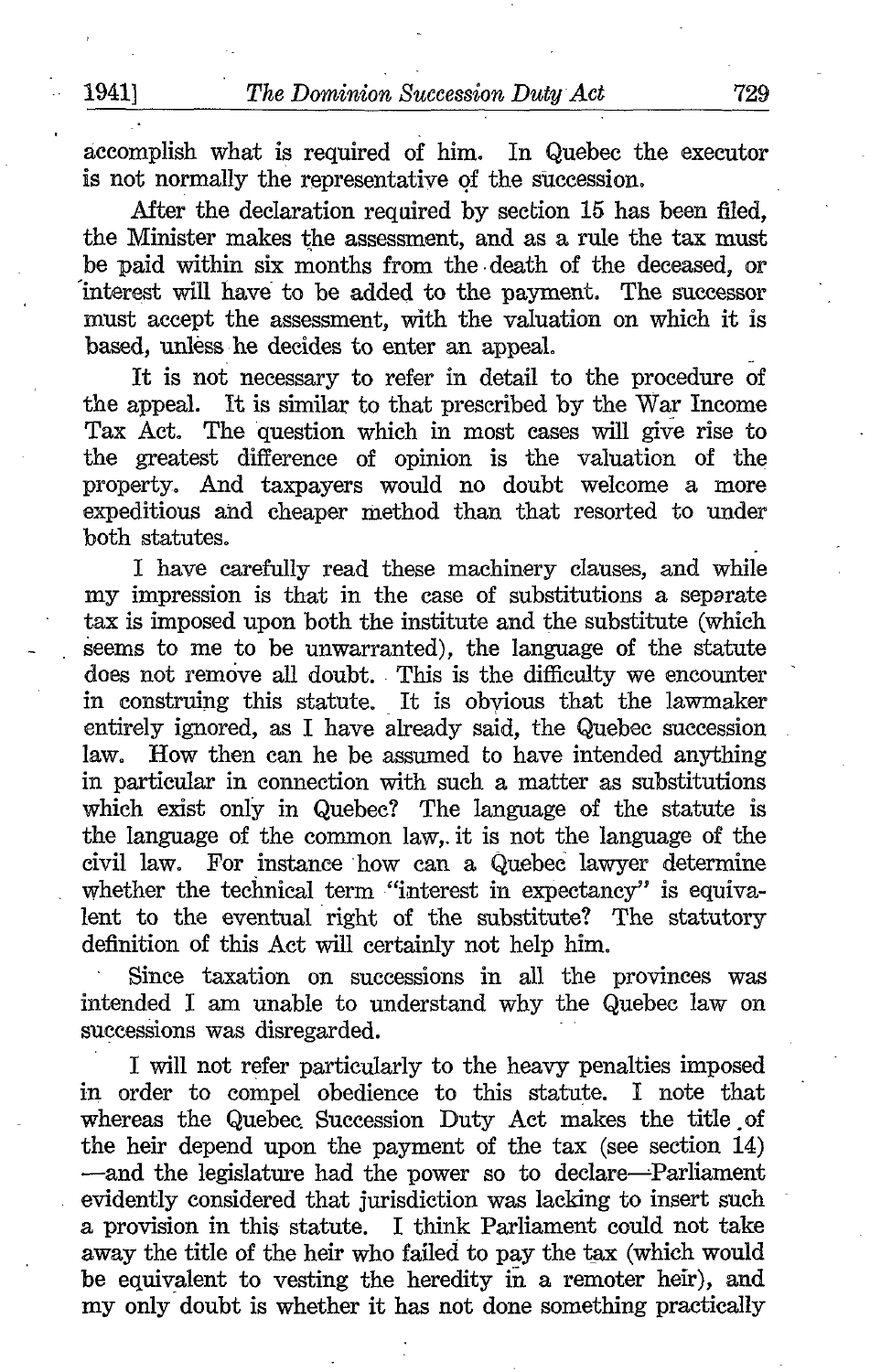equivalent by the measures it prescribes to enforce payment. Thus, any transfer to the heir of property of the succession is penalized by a heavy fine. And the amount which a bank or an insurance company is allowed to pay the heir or the beneficiary before full payment of the tax, is restricted to a relatively small sum (section 49). Is not all this tantamount to a prohibition? And does not the Dominion step in between the heir or beneficiary and the property which is his own by virtue of the provincial laws of inheritance and contract? Probably the ordinary law would allow the tax gatherer to resort to a conservatory attachment or seizure in the case of a fraudulent evasion of payment of the tax. But then the taxpayer would be entitled to be heard. Under the statute there is no hearing, and the heir who does not pay cannot get possession of his property.

### **CONCLUSION**

If <sup>I</sup> may be allowed to say so, it seems to me that a fallacy underlies the structure of this statute. I fear it has been too much assumed that any advantage or benefit that accrues at the death of another person is a right of succession. Death may be a term (using that word in the sense that Article 1089 gives it); it is not always a condition. A gift may be made payable by the donor at his death. Article 777 which is concerned with the rule "donner et retenir ne vaut" expressly states that "the gift of an annuity, or of a sum of money or other indeterminate thing which the donor promises to pay, divests the donor in the sense that he becomes the debtor of the donee." The term of payment may be the donor's death or any other time. In the civil law the distinction between a term and a condition is really elementary (see Art. 1089) . So, such a gift can never be said to have been made in contemplation of death.

May <sup>I</sup> now apply this doctrine to the concrete cases where I submitted that the Dominion Parliament could not by the device of a definition create a succession where the law of Quebec did-not recognize one.

1. The case of a gift where the donor retains for his life the usufruct of the thing given. Here the statute as I read it purports to subject the gift to succession duty (see paragraphs  $(d)$  and  $(f)$  of subsection one of section three). We have seen that in Quebec (Art. 777) the donor is expressly authorized to do this. That is <sup>a</sup> very familiar situation. Where A has the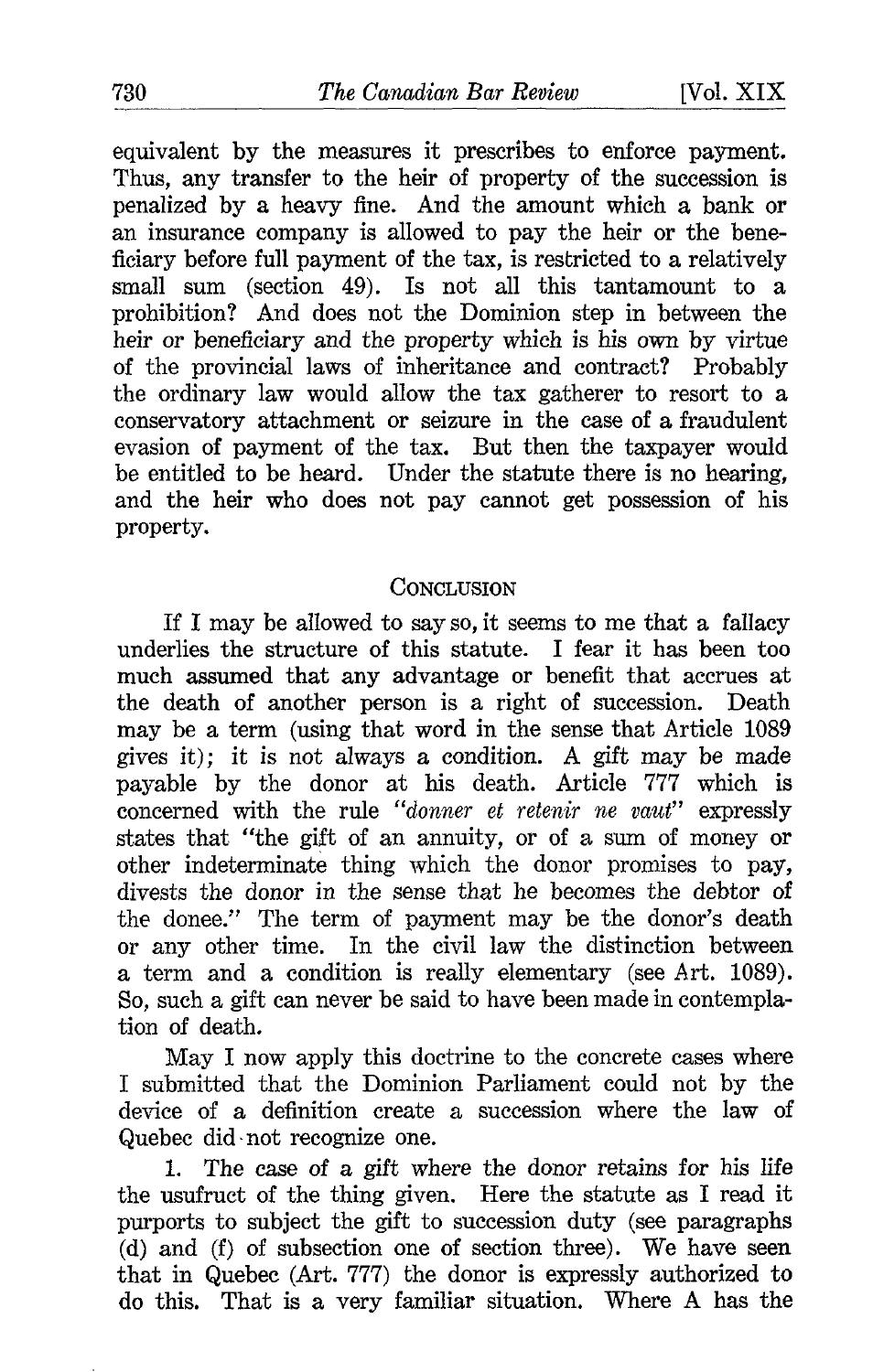naked ownership and B the usufruct, the usufruct will cease at B's death and will be united to the naked ownership. Undoubtedly this will be an advantage for A, but A receives nothing from B; simply <sup>a</sup> temporary right of B comes to an end. This is precisely the situation when a substitution opens; the substitute receives nothing from the institute whose right ceases, he holds his title from the grantor (Art. 962) .

2. The case of an insurance contract insuring the life of A for the benefit of B. When A dies B will get the insurnace money. Paragraph (h) of subsection one of section three imposes in this case succession duty, but there is no succession from A to B, for A never was vested with this money. B gets it under Article 1029 as already stated, and he gets it by virtue of a contract recognized by that article .

3. I will class here together the benefits under a marriage contract, and the wife's dower. Clearly in such a case, where anything accrues at death, it is because death is a mere term. The "consideration of marriage" in Quebec, <sup>I</sup> have already said, is not a gift or a gratuitous consideration, nor is it a right of succession.

There only remains the case where a gift is made within three years of the donor's death. There is in such a case a reasonable presumption that the gift is made in contemplation of death. If we can apply such a presumption in Quebec (it is If we can apply such a presumption in Quebec (it is a presumption of fact), the gift would be void unless made in a marriage contract, and no duty could then of course be collected . .

<sup>I</sup> am quite aware that much more could be said with regard to the Dominion Succession Duty Act. Its major defect from my point of view is that it entirely overlooks the Quebec laws of inheritance. As I intimated at the beginning of this article, <sup>I</sup> have purposely refrained from discussing problems of constitutional law. That such problems may arise, and that they may prove to be quite novel ones, seems probable. For it is indeed an arduous task to attempt to frame new taxation legislation without adequate jurisdiction over the subject matter of the tax.

Is it necessary for me to add that no sentiment of hostility to this legislation has prompted me to write this article? I fully appreciate that in the emergency which still confronts ûs it was essential to find new sources of revenue . And treating this statute as an emergency measure, which <sup>I</sup> trust will not be maintained after the emergency comes to an end, I would gladly cooperate to the . best of my ability to make it effective